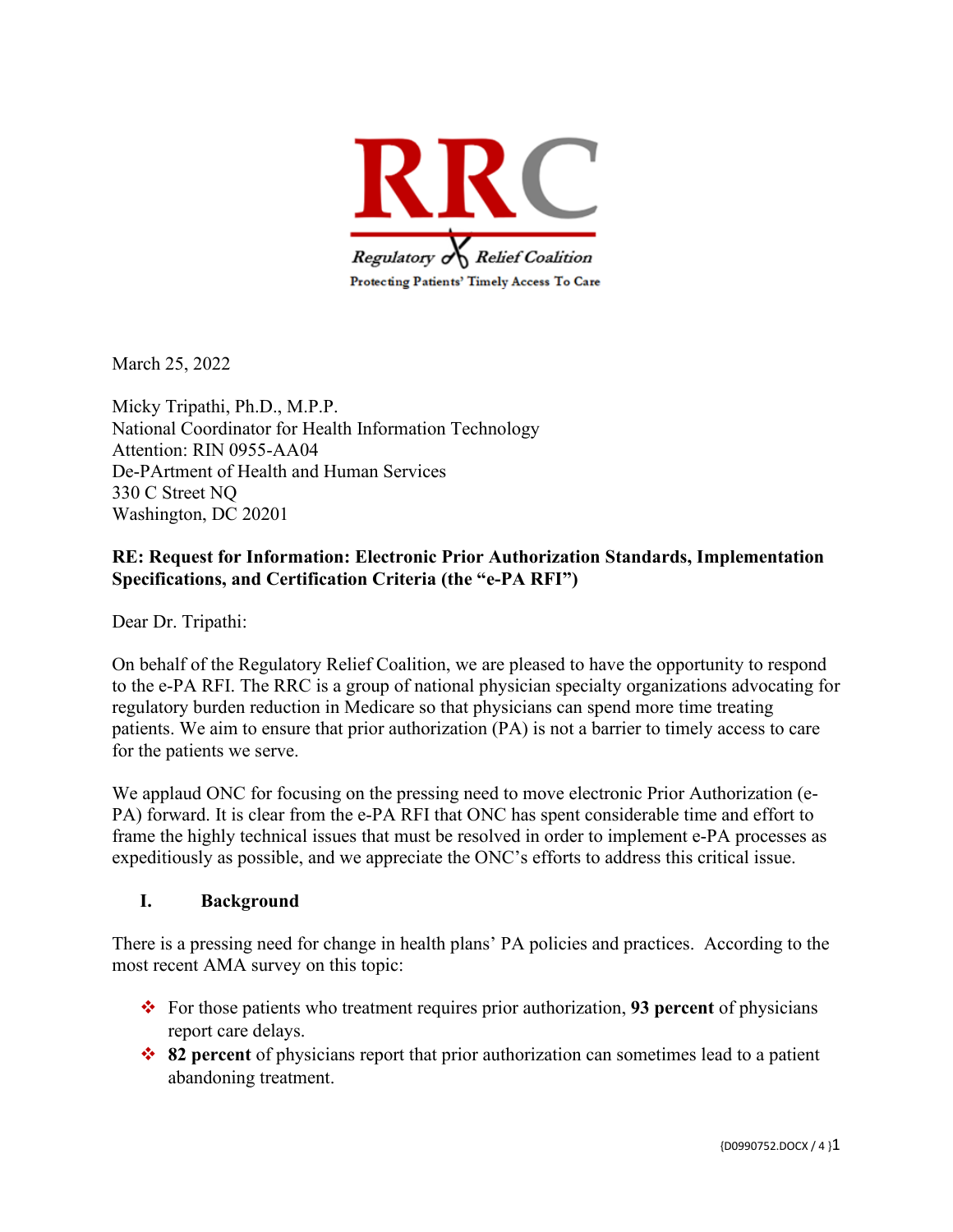- **34 percent** of physicians report that prior authorization has led to a serious adverse event for their patient.
- **24 percent** of physicians report that prior authorization has led to a patient's hospitalization.
- **18 percent** of physicians report that prior authorization has led to a life-threatening event or required intervention to prevent permanent impairment.
- **8 percent** of physicians report that prior authorization has led to a patient's disability or permanent bodily damage.
- On average, practices complete **41 prior authorizations** per physicians per week.
- Physicians and key staff spend almost **two business days** each week completing prior authorization.
- **40 percent** of physicians have staff who work exclusively on prior authorization.

The cost of PA to the Nation's healthcare system is significant, not only in terms of health care outcomes but also in dollars and cents. In fact, the cost per manual PA transaction (which constitute the plurality of e-PA requests) is about \$20 per transaction:

| Average Cost and Savings Opportunity per Transaction by Mode, Medical, 2021 CAQH Index |            |                  |                      |                      |                                                   |                                                              |                                                       |
|----------------------------------------------------------------------------------------|------------|------------------|----------------------|----------------------|---------------------------------------------------|--------------------------------------------------------------|-------------------------------------------------------|
| <b>Transaction</b>                                                                     | Mode       | <b>Plan Cost</b> | <b>Provider Cost</b> | <b>Industry Cost</b> | Plan<br><b>Cost Savings</b><br><b>Opportunity</b> | <b>Provider</b><br><b>Cost Savings</b><br><b>Opportunity</b> | Industry<br><b>Cost Savings</b><br><b>Opportunity</b> |
|                                                                                        |            |                  |                      |                      |                                                   |                                                              |                                                       |
| <b>Prior Authorization</b>                                                             | Manual     | \$3.54           | \$10.95              | \$14.49              | \$3.47                                            | \$7.52                                                       | \$10.99                                               |
|                                                                                        | Partial    | \$0.07           | \$<br>9.93           | \$10.00              | \$0.00                                            | \$6.50                                                       | \$<br>6.50                                            |
|                                                                                        | Electronic | \$0.07           | 3.43<br>\$           | \$<br>3.50           |                                                   |                                                              |                                                       |
| <b>Attachments</b>                                                                     |            |                  |                      |                      |                                                   |                                                              |                                                       |
|                                                                                        | Manual     | \$1.03           | \$4.43               | \$5,46               | \$0.92                                            | \$3.10                                                       | \$<br>4.02                                            |
|                                                                                        | Electronic | \$<br>O.11       | 1.33<br>\$           | \$<br>1.44           |                                                   |                                                              |                                                       |

According to the most recent CAQH Report (2021), the cost savings opportunity associated with fully electronic PA processes is \$437 million annually. Yet, adoption of fully electronic PA transactions falls considerably behind adoption of other electronic transactions tracked by the CAQH Index: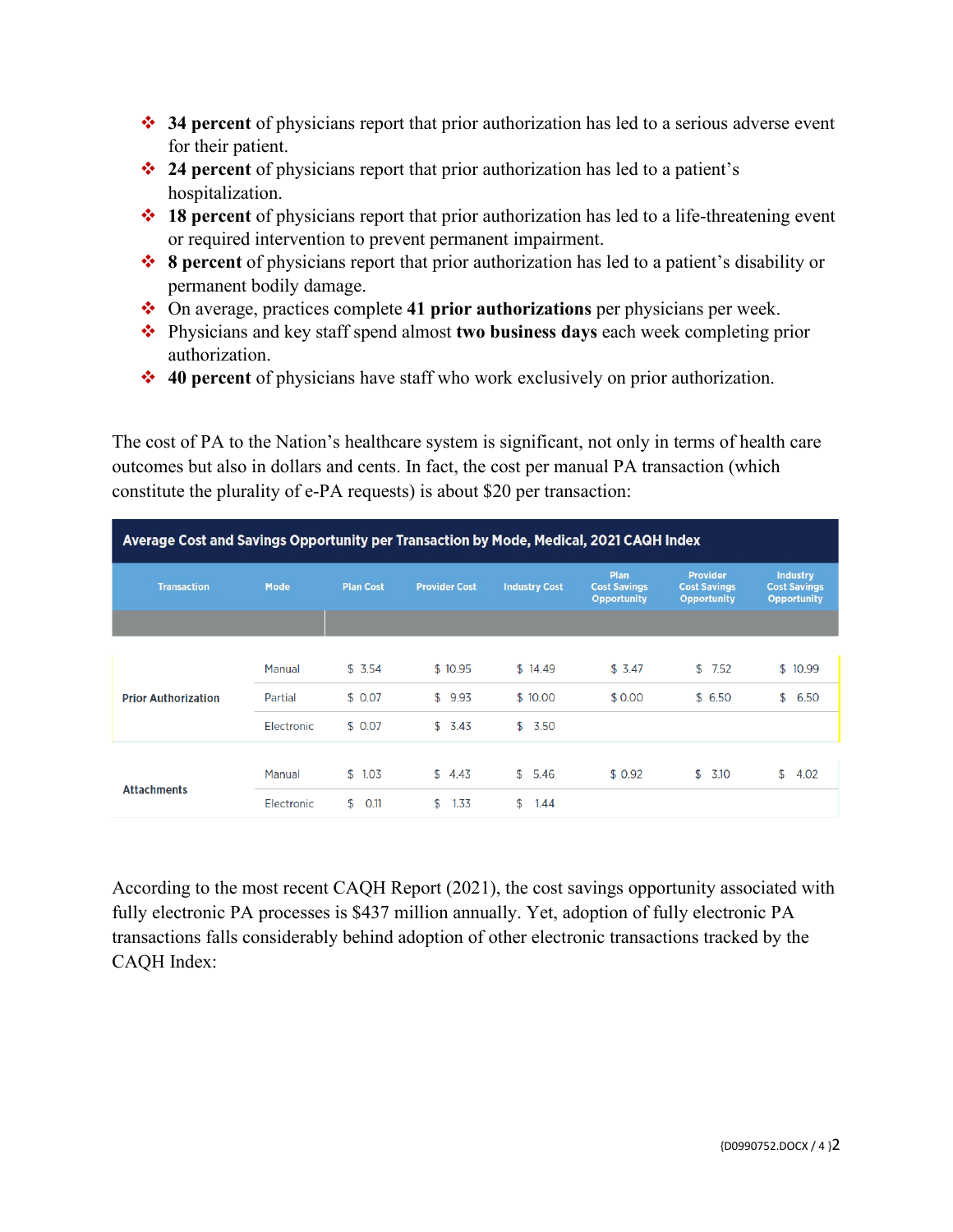#### AS



The inclusion of e-PA requirements in the ONC Health IT Certification Program (the "Certification Program") has the potential to substantially increase the availability of technology that helps to redress these concerns.

### **II. General Comments**

RRC supports efforts to better integrate PA into the clinical workflow through the incorporation of e-PA functionalities into Electronic Health Records (EHRs).<sup>[1](#page-2-0)</sup> We believe that, to be maximally useful, e-PA functionalities should be designed for use at the point of care, should provide physicians and other providers with real-time information regarding the applicability of PA requirements to particular services as well as documentation requirements, and should facilitate the automatic pre-population of PA forms. The inclusion of e-PA functionalities in the Certification Program has the potential to substantially improve the efficiency of the PA process, and, most importantly, reduce delays in patient care and patient abandonment of medically necessary services.

At the same time, we caution that—if not done correctly-- automating the PA process has the potential to result in the further unnecessary and wasteful proliferation of PA requirements, and, over the short term, implementation of e-PA has the potential to increase, rather than decrease, providers' administrative burdens. Over the past several years, PA requirements for physicians' services and procedures have proliferated—apparently without regard to whether or not the service or procedure is overutilized-- and automating the PA process may further exacerbate the seemingly endless growth of payers' PA lists. Automating PA, without more, is unlikely to

<span id="page-2-0"></span><sup>&</sup>lt;sup>1</sup> While the suggestion has been made that ONC expand its oversight of e-PA to a broad range of IT systems utilized by physician practices (e.g. billing systems), we urge ONC to focus its efforts on the requirements that should be imposed on EHR systems. In this regard, the ONC's approach to certification of PA functions must ensure that third party applications ("health IT modules") can connect to EHRs via open, standards- based APIs to provide PA capabilities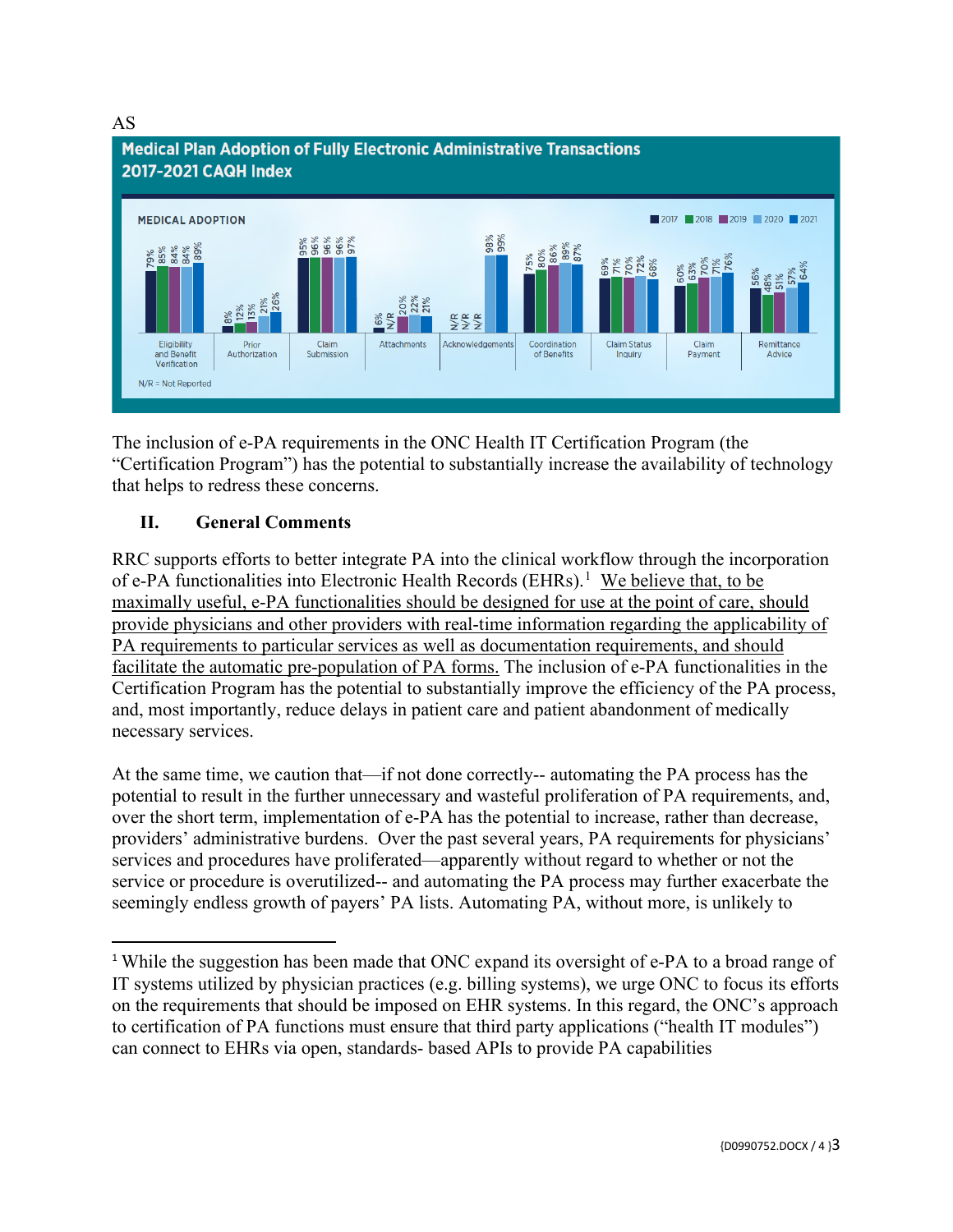achieve substantial patient benefit unless it is accompanied by reforms that ensure that PA is utilized only when there is some reason to believe that a service may be overutilized; that PA criteria reflect generally accepted clinical guidelines and standards; and that both PA criteria and health plan PA policies and practices PA are transparent to both providers and patients. If automating PA processes facilitates further additions to an ever-growing list of PA requirements and exacerbates existing variability in PA criteria, the time that health care providers will need to spend troubleshooting the process, responding to requests for additional information and pursuing appeals will increase, and delays in the provision of medically necessary patient care will continue. It is critical that CMS implement policy reforms of the PA process as a whole at the same time as ONC works on expediting the process and making it more efficient through e-PA.

We note that the CMS' 2020 e-PA Rule includes many of the provisions of the *Improving Seniors' Timely Access to Care Act* (H.R. 3173 and S. 3018), and we are hopeful that, during the upcoming rulemaking process, additional provisions will be added to the CMS e-PA Final Rule that further mirror the provisions of this legislation. This legislation is cosponsored by 255 House members and 16 Senators from both sides of the aisle. Among other things, this legislation requires that HHS establish an electronic prior authorization process and requires the agency to establish a list of items and services eligible for real-time decisions under an MA e-PA program.

By letter dated October 28, 2021, 28 Senators requested that CMS take administrative action to adopt the provisions of this legislation in designing ePA requirements to be imposed on Medicare Advantage Plans. The ONC's e-PA certification requirements should be designed to include functionalities that enable providers to take advantage of trust and verify frameworks (i.e. gold carding); and automatic authorization frameworks for services that are routinely approved, as contemplated by this legislation. The inclusion of these functionalities in provider EHR systems has the potential of encouraging health plans to adopt gold carding policies and automatic e-PA policies and ensure that the focus is on services and procedures that pose a real risk of overutilization.

# **III. Responses to Questions Posed in the e-PA RFI**

The RFI includes questions on a variety of topics, which are addressed below:

### • *How should electronic prior authorization capabilities be addressed in the ONC Health IT Certification Program*?

RRC believes that the e-PA capabilities adopted in the Certification Program should be carefully designed to ensure that providers are in a position to take full advantage of PA changes made by payers in response to CMS regulations. It is our understanding that CMS is currently considering potential changes to the 2020 e-PA requirements for Medicaid Managed Care Plans, State Medicaid Agencies, CHIP Agencies and CHIP Managed Care Entities, and Issuers of Qualified Health Plans on the Federally-facilitated Exchanges, which were subsequently withdrawn. RRC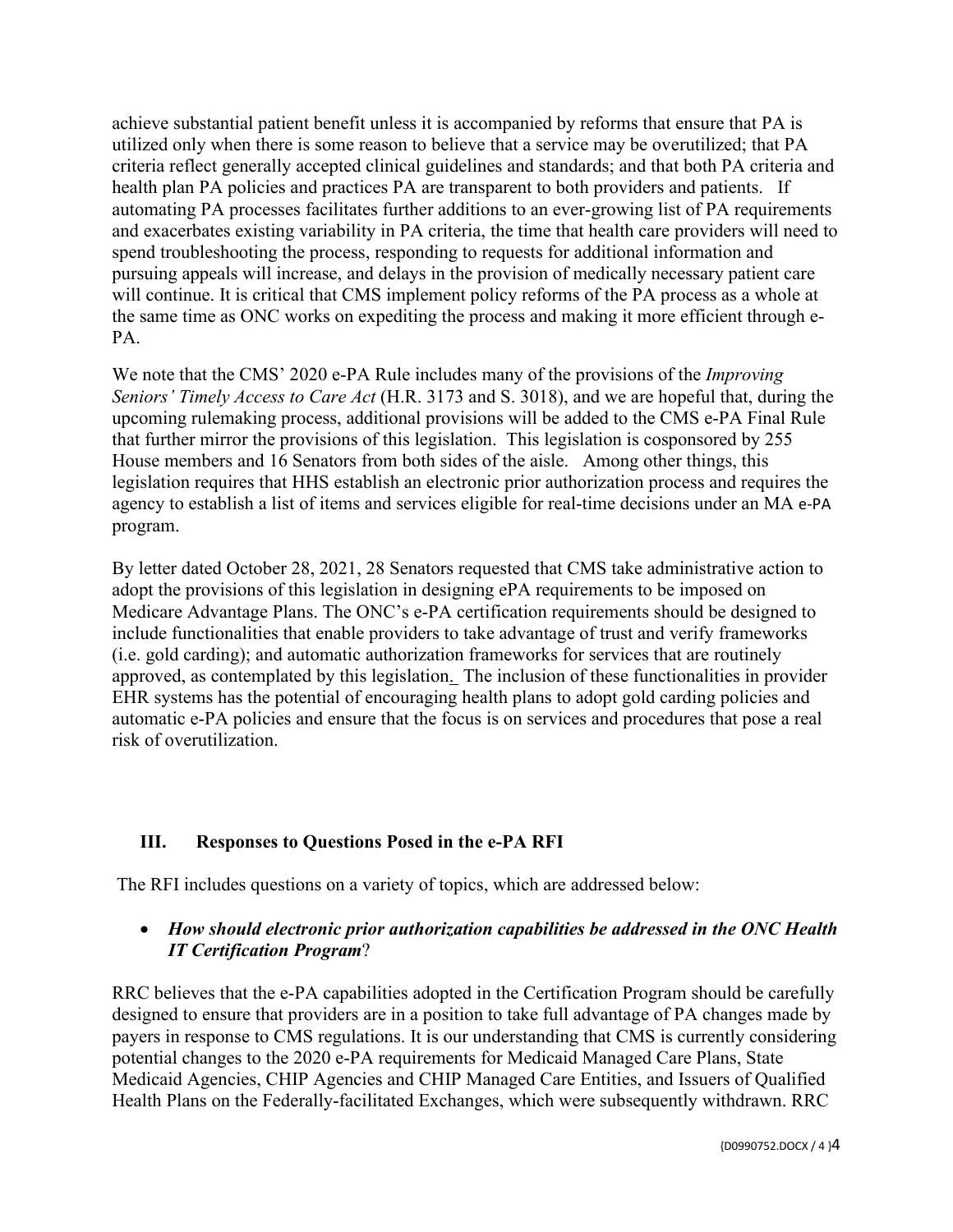has urged (and will continue to urge) that these requirements also be extended to Medicare Advantage Plans. We are hopeful that revised requirements will be set forth by CMS in a Proposed Rule this year. The primary elements of the e-PA requirements that ONC should include in the Certification Program should be designed to be consistent with the requirements imposed on payers under the CMS e-PA Final Rule.

In this regard, we believe that it is critical for ONC and CMS to coordinate closely with respect to timing of issuance of final rules and applicable effective dates. IT companies are unlikely to invest in the development of e-PA functionalities for EHR systems until a CMS e-PA Final Rule is issued that outlines payer requirements, and we urge the ONC wait until the CMS Final Rule is published before finalizing e-PA Certification Program requirements. Conversely, in order to ensure that providers are in a position to take advantage of e-PA when the CMS payer mandates become effective, the effective date of the ePA Certification Program requirement should be at least six months in advance of the effective date of CMS' e-PA regulations for payers.

Both during and following the ONC and CMS rulemaking processes, ONC and CMS should continue to work hand in hand to ensure that payer requirements are implemented in tandem with ONC e-PA Certification Program requirements to facilitate coordination of payer and provider information systems. In this regard, we concur with the e-PA RFI Task Force 2022, which stated, in its *Report to the Health Information Technology Advisory* Committee **(**March 10, 2022)("e-PA Task Force Report"):

 Although the payer is technically regulated by CMS and not ONC, both sides need to be compatible to achieve integrated care delivery. There is excellent value in seeking certification to ensure interoperability. There must be consistency and reciprocity across the EHR and payer sides based upon the [Implementation Guidelines}. …

See e-PA Task Force Report at 8.

We also agree with the e-PA Task Force that ONC should work with the Da Vinci Project and key healthcare stakeholders (i.e., providers, developers, patients) to develop appropriate health IT certification criteria that incorporate key functional capabilities for PA at the site of care. However, we note that the Da Vinci Project "premium" members consist solely of health plans and vendors; that only three of the 19 Da Vinci Project members are Providers<sup>[2](#page-4-0)</sup> and that all of the Provider members are large hospitals and health care systems that might be expected to have substantial resources beyond those available to individual physician practices. While the AMA is listed as a "Contributor," the Da Vinci Project includes not a single physician organization member or any other physician practice representative. Under these circumstances, the RRC strongly urges ONC to establish a formalized mechanism for physician professional organizations to provide input into the process of developing e-PA requirements for adoption in the Certification Program. It is critical that the viewpoint of the physician community be incorporated into the process of establishing e-PA certification standards, in order to ensure that certified EHRs meet physicians' needs and are scaled to accommodate physician practice resources.

<span id="page-4-0"></span><sup>&</sup>lt;sup>2</sup> The other "provider" members of the Da Vinci Project are also payers (i.e. CVS and Kaiser Permanente).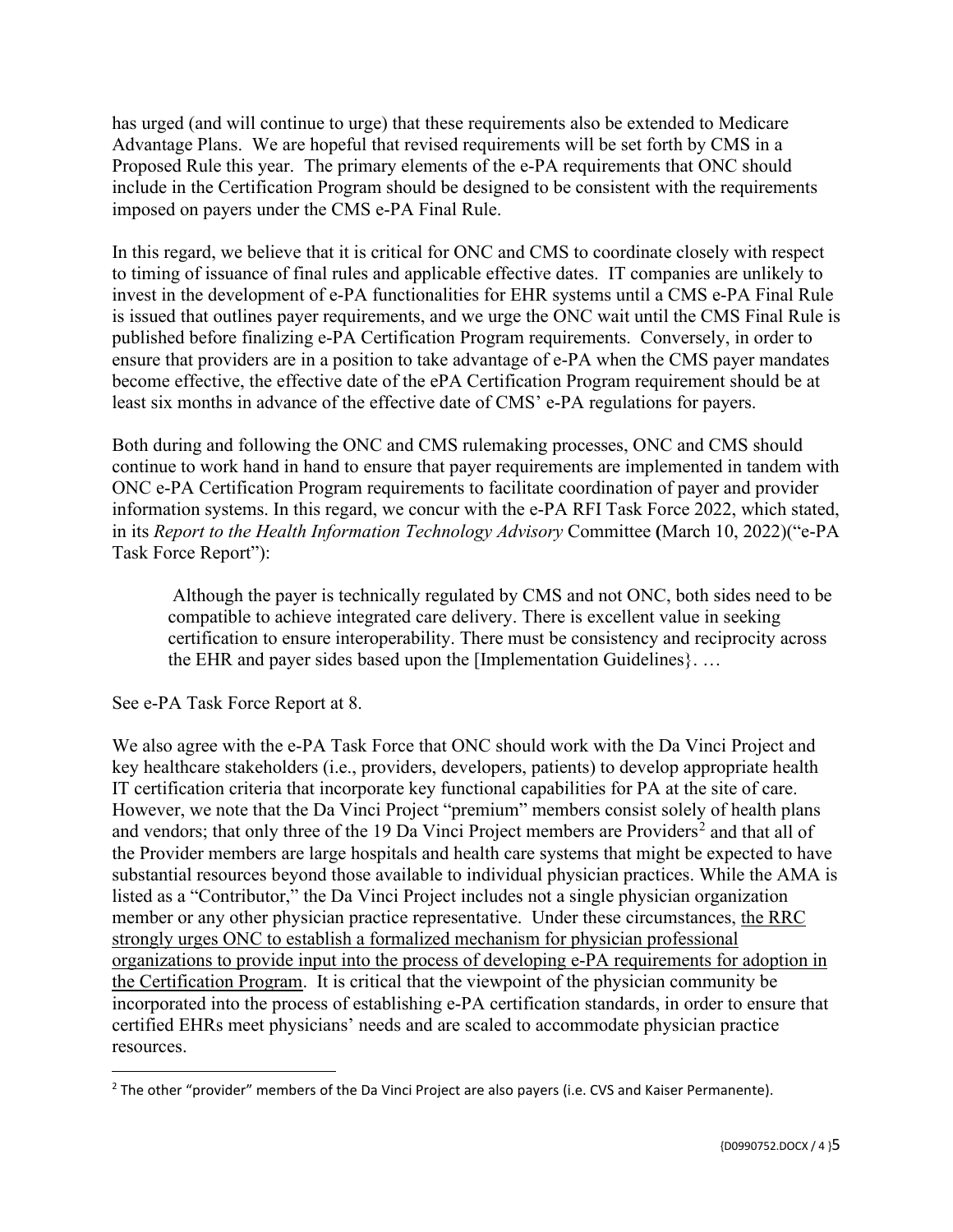In assessing how e-PA capabilities should be addressed in the ONC's Health IT Certification Program, ONC should consider how to address rapidly changing technology. RRC believes that the ONC Certification Program should encourage the development and utilization of tools that use Fast Healthcare Interoperability Resources (FHIR) application programming interfaces (APIs) for the purposes of digitizing and automating PA within EHRs; however, it is also important to recognize that the development and adoption of these tools is likely to take years. The implementation of new tools like FHIR APIs are also associated with additional costs, training and resource use for physician practices that are already struggling with mandated uncompensated expenses. This should be taken into account in the adoption of new technology.

In the interim, the industry is moving forward with the tools that are available. Based on the 2021 CAQH Report, it appears that the HIPAA mandated Health Care Services Review Standard (ASC-X12N-278)(PA Standard) has doubled since 2019 and that over a quarter of PA requests currently utilize this standard:



**Medical Plan Adoption of Prior Authorization** 

As recognized in the CAQH Report for 2021, electronic processing of PA requests using the PA Standard saves providers 16 minutes per PA request and has the potential to save the system up to \$437 million annually. While a transition to FHIR-based systems is on the horizon, it is not yet here, and, in the interim, growing use of the PA Standard has the potential to substantially reduce the time and cost of ever-proliferating PA requirements. If the utilization of the PA Standard continues to grow at the present rate, its use may be commonplace by the time the Certification Program's e-PA requirements become effective. Because the cost of engaging a clearinghouse to translate X12 into FHIR-enabled processes are costly and may be prohibitive for smaller and mid-size practices (and for smaller payers), we request that the any e-PA certification requirements mandate that FHIR-enabled processes should include functionality for translation to X12.

Finally, while it appears clear that many of the steps necessary to implement a fully electronic PA process will take some time, there is some "low lying fruit" that we urge ONC to adopt into the Certification Program immediately. For example, we urge the ONC to update the "eprescribing" certification criterion in 45 CFR 170.315(b)(3) to change NCPDP SCRIPT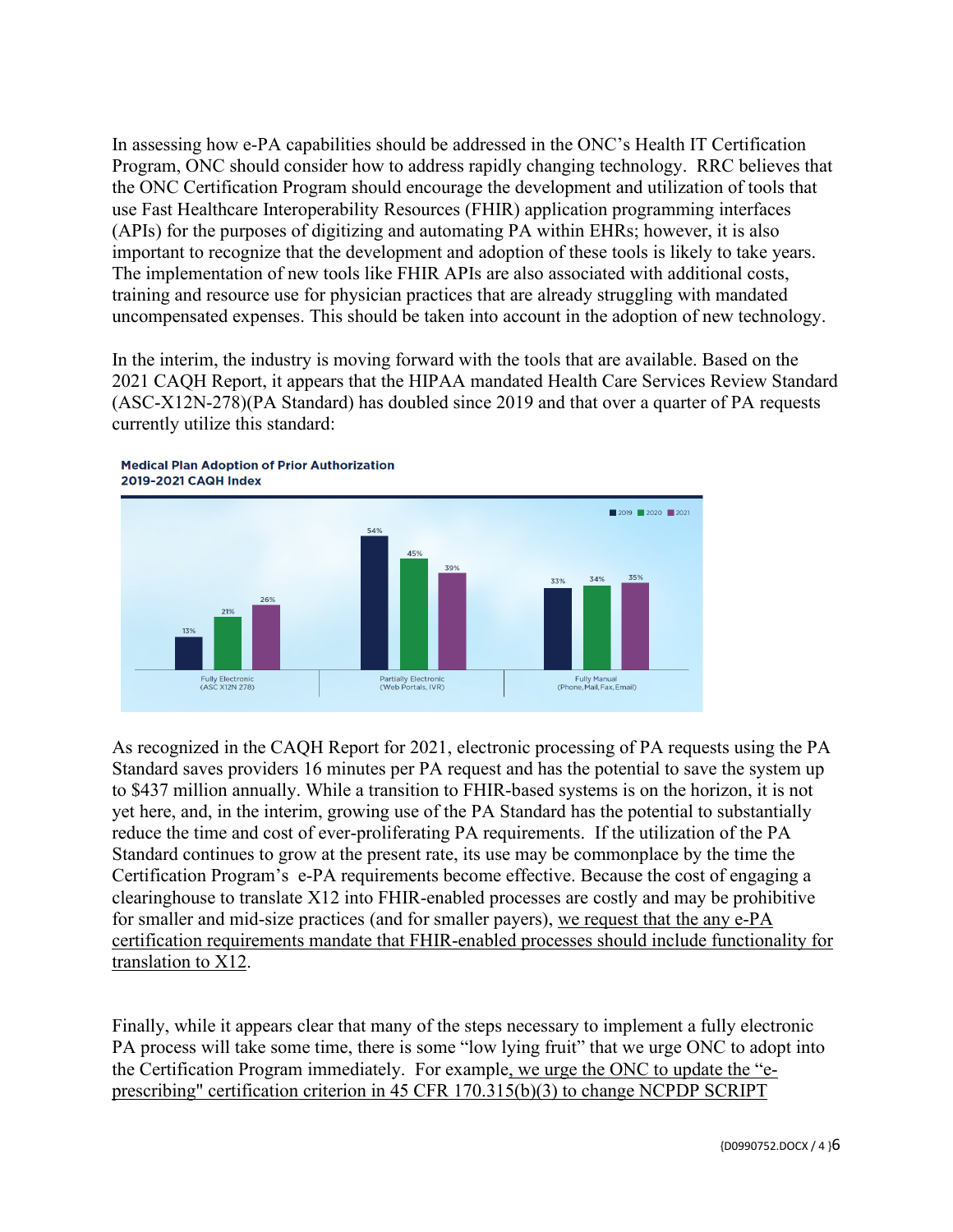transactions related to prior authorization from "optional" to "mandatory," to better support e-PA processes for drugs covered under a prescription benefit. This recommendation is consistent with the recommendation of e-PA Task Force Report.<sup>[3](#page-6-0)</sup>

## • **What implementation specifications should ONC consider for adoption in the Certification Program to support electronic prior authorization?**

It is our understanding that e-PA implementation specifications are at various stages of development. According to the e-PA Task Force Report, the Da Vinci Implementation Guidelines, which the e-PA Task Force characterizes as the "best option" for a scalable e-PA solution, are "not yet ready for implementation at scale." This raises a number of issues and concerns.

First, we support a phased-in approach to the inclusion of e\_PA requirements in the Certification Program. The e-PA Task Force's "Functional Capabilities Spreadsheet" suggests that the most critical and time consuming task involved in the PA process—"Collect clinical and administrative documentation needed to complete prior authorization documentation (electronic forms or templates) from a health IT system"—is not yet available (except possibly for FHIR US Core data, which is not sufficiently detailed to be of much use in responding to payer demands for supporting clinical documentation for specific services). At the same time, we believe that there are some extremely useful functionalities that are sufficiently mature to be implemented quickly. For example, we believe that the technology is sufficiently developed for a payer to respond in real time to queries regarding whether or not prior authorization is necessary for a particular service, since such queries could be answered with a simple "yes/no" response. Likewise, we believe that payers could provide lists of the data/documents necessary to support a PA request in machine readable format and in real-time. The response deadline for payers' to respond to basic queries about whether or not PA is required and what data/documents are needed should be short (measurable in seconds or minutes), and this functionality could be required as the first stage of phased-in e -PA requirements.

More generally, we encourage ONC to establish a staged process for implementing e-PA certification requirements, so that the process begins to improve as soon as practicable and refinements can be made along the way. Formalized physician organization representation in the process of developing e-PA certification standards would help the ONC to prioritize those functionalities that can be implemented quickly, with the greatest cost and time saving impact.

Second, we also wish to emphasize the need for e-PA electronic processes (including the Implementation Guidelines) to be tested thoroughly before adoption into the Certification Program. Of all HIPAA transactions, e-PA are the only ones that impact patients directly, and the need for thorough testing cannot be overemphasized. The practicability of e-PA should be tested in a broad range of provider settings, including small practice settings, where resources that can be dedicated to IT may be limited. We anticipate that the initial adoption and implementation of e-PA itself may increase costs in the short term, and for that reason, e-PA

<span id="page-6-0"></span><sup>3</sup> See e-PA Task Force Report at 7.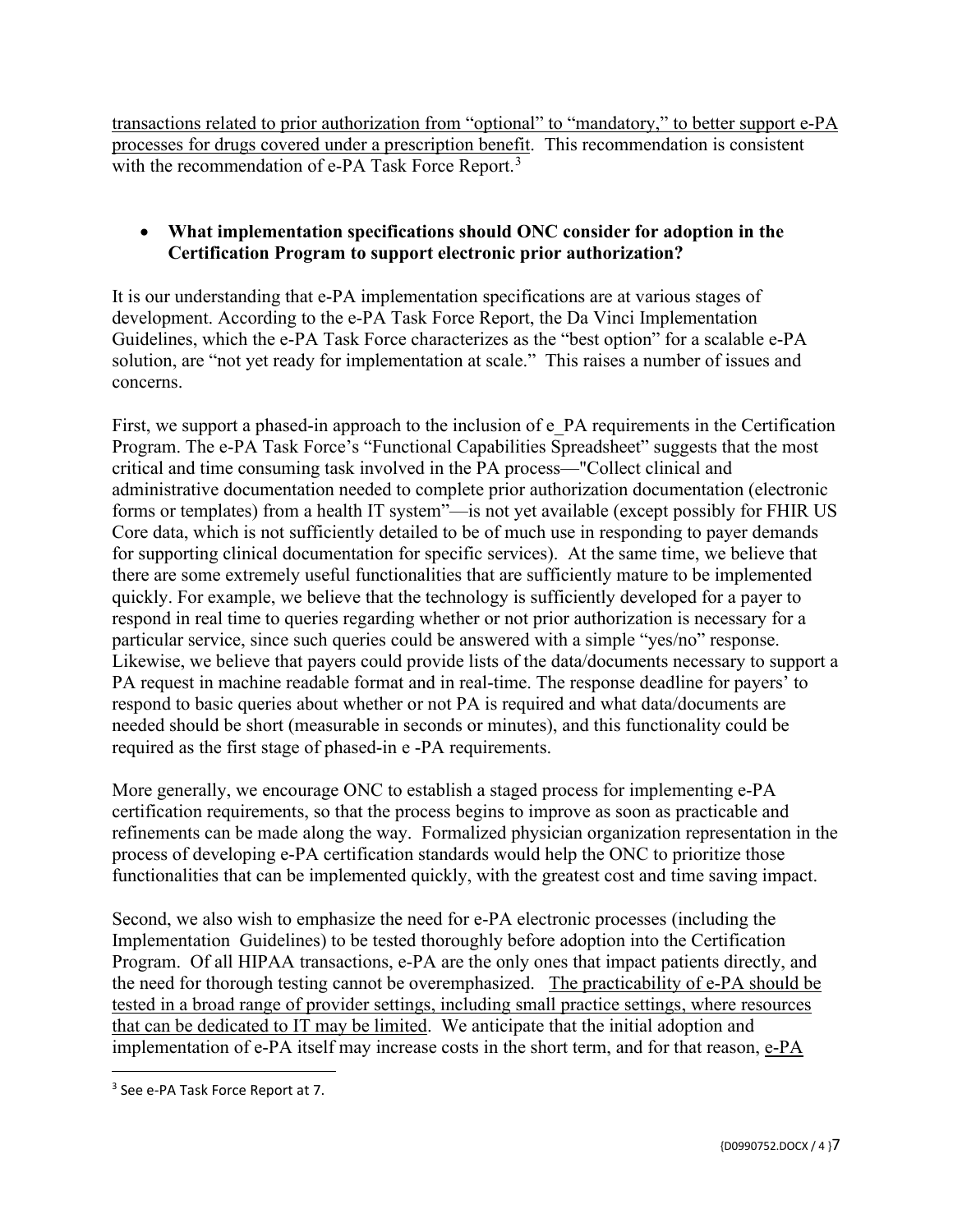testing should include collection of data on the cost of implementation in each practice setting, including training costs for non-physician and physician personnel; the costs of IT support; equipment upgrade, and other costs. This analysis should evaluate how automating PA reduces documentation burden and can be tied to reductions in the delays currently associated with manual and payers' proprietary web-based PA processes.

Third, in determining implementation specifications, ONC should carefully review the Da Vinci Implementation Guidelines to ensure that appropriate guardrails are placed on payer access to sensitive patient information that is not relevant to the PA process. We are concerned about the potential for allowing unprecedented access by payers to clinicians'/physicians'/providers' EHRs enabled by the Da Vinci Implementation Guidelines. If the Da VINCI IGs are adopted>

- o We urge ONC and CMS to require adequate protections so that payers are only able to access EHR data relevant for a particular PA request and to ensure that physicians/providers have the opportunity to review any patient data before it is sent to the payer. EHR functionalities should support physician review, when desired, but it should not be required for each transaction
- o We strongly recommend that robust guardrails be imposed to ensure that payers are only accessing necessary protected health information when required for a prior authorization request and decision.
- o CRD/DTR technology should only be triggered when a physician initiates an order for a particular patient and for a particular item or service and when that item or services requires PA. Payers must be explicitly prohibited from "eavesdropping" or otherwise accessing EHR data for other use cases.
- o Finally, we urge CMS and ONC to limit/restrict payers' use of and ability to retain any EHR data or documentation obtained for PA.

# • **How should the Certification Program support the use of health care attachments for prior authorization transactions?**

As indicated immediately above, it is the collection and submission of supporting documentation in response to iterative and repetitive demands of payers that is often one of the most cumbersome and frustrating aspect of the process for providers and that results in the most harmful delays in care for patients. For this reason, it is critical for any e-PA developed for adoption into the Certification Program include thoroughly tested functionalities that facilitate the identification and transmittal of Attachments or the identification and transmittal of EHR data in digital format.

At this stage, it appears that approximately 20-22% of Attachments required in conjunction with medical/surgical PA requests are submitted electronically using ASC X12N 275 or HL7 CDA: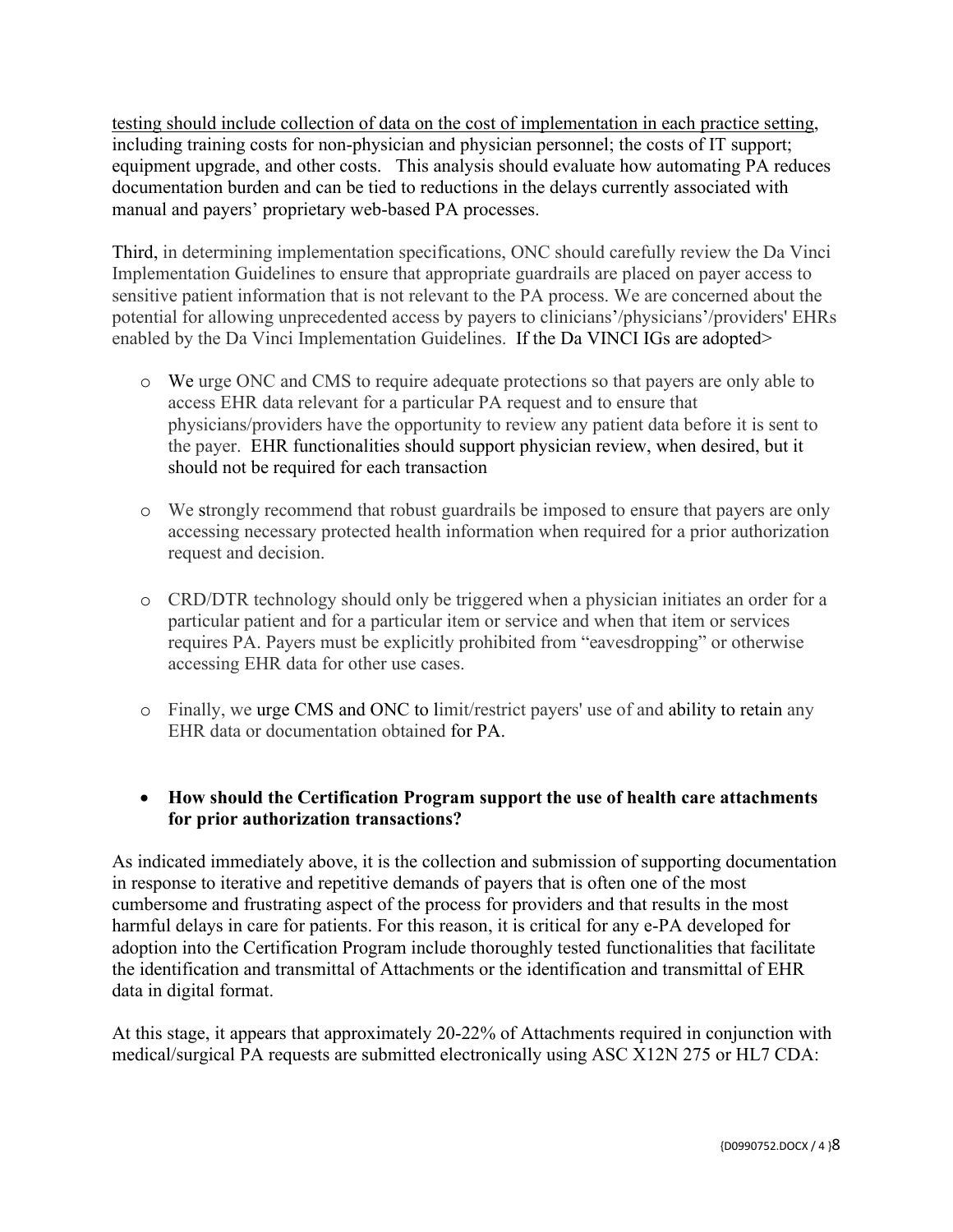# **Medical Plan Adoption of Attachments** 2019-2021 CAQH Index



However, as the electronic submission of PA requests using the PA Standard continues to increase, it might be anticipated that the electronic submission of Attachments using the ASC X12N and HL7 CDA Standards also may increase. Since payer web-based systems may not be available for the submission of Attachments, approximately 80% are submitted manually, utilizing processes that are excruciatingly inefficient.

For these reasons, we urge the ONC to prioritize this aspect of the e-PA process and to put in place as soon as practicable a certification requirement that requires that all EHRs include a functionality that facilitates the electronic transmittal of Attachments to payers, whether based on the ASC X12N275, the HL7CDA, or some other standard. Progress is this area is critical to reduce the time and effort required for compliance with ever-expanding PA requirements imposed by payers.

### **What impact would support for electronic prior authorization within the Certification Program have on patients, providers, health IT developers, and payers?**

While the RRC strongly supports the inclusion of e-PA requirements in the Certification Program, we believe that, without additional reforms outside the authority of ONC, the potential of digital technology to modernize and simplify PA will not be fully realized. Currently, the applicability of PA requirements and the documentation necessary to support PA requests are changed by payers frequently and without prior notice. PA requirements are imposed seemingly arbitrarily and without regard to whether or not a service has been shown to be overutilized and the entire process is entirely opaque. There is broad variability in the criteria used for the same service by different payers, and some of these criteria are viewed as proprietary by the payers involved. None of these problems can be solved simply by processing PE requests electronically. In fact, unless and until payers PA criteria are standardized, e-PA efficiencies are likely to be ephemeral.

For these reasons it is critical for CMS and ONC to continue to work hand in hand in addressing concerns related to PA. Through its authority to regulate Medicare Advantage Plans, Medicaid Managed Care Plans, State Medicaid Agencies, CHIP Agencies and CHIP Managed Care Entities, and Issuers of Qualified Health Plans on the Federally-facilitated Exchanges, CMS has broad authority over health plans. We believe that CMS should use its authority for example, require health plans to standardize PA forms; establish uniform criteria for services and